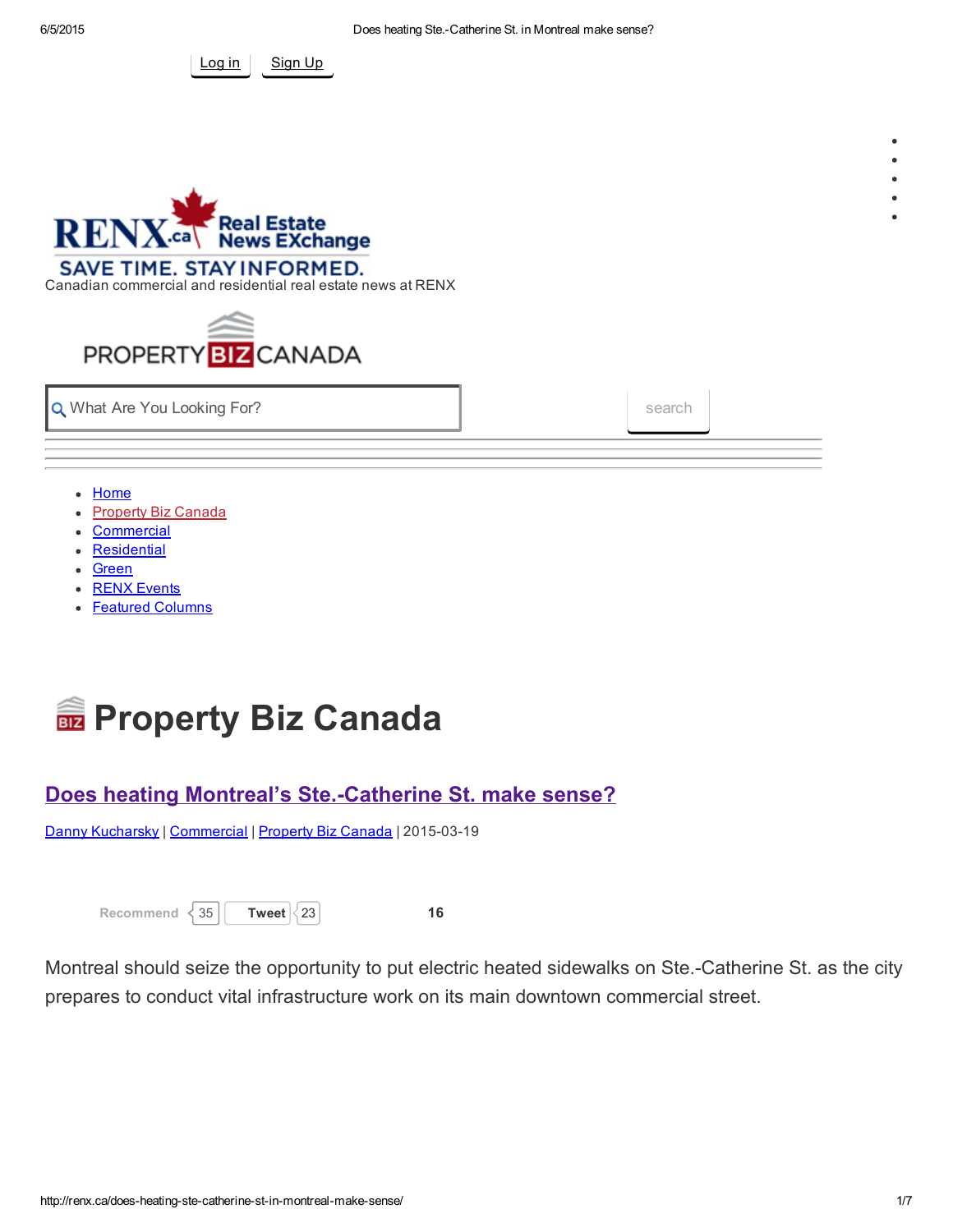

it at McGill College Avenue on a sunny day

[S](http://renx.ca/wp-content/uploads/2015/03/SteCatherinesSt.jpg)o says Stephen Leopold, chairman of real estate firm [Immodev](http://www.immodev.ca/?lang=en) who was speaking to the Board of Trade of [Metropolitan](http://www.btmm.qc.ca/) Montreal regarding "Ste.-Catherine St..: Montreal's vital artery." Leopold was active recently in promoting his vision of a new Champlain

Bridge as part of the group [AudaCité](http://www.audacitemontreal.com/#!about-us/cmux) Montréal.

Montreal is aiming to revitalize Ste.-Catherine St. between Bleury St. and Atwater Ave. next year and the city has asked people to submit their ideas for revamp.

### A unique shopping centre

Leopold says that for almost a century Ste.-Catherine St. has been the largest, most unique and most diverse shopping centre in North America. The street is by far the greatest generator of commercial activity in the city, he says, but its true value often goes unrecognized.

"There is no street in the world that is as important to a major city as Ste.-Catherine is to Montreal. And that is why we must take special care to enhance its appeal."

One way of doing so would be by heating the street and its sidewalks. Leopold noted that when [Holland,](http://www.holland.org/) Mich., a city of 100,000 that gets more snow than Montreal, decided in 1985 to heat some of its downtown sidewalks it paid off greatly. He says the area with heated sidewalks has had a spectacular increase in wintertime commercial activity despite competition from suburban shopping malls. The move was so successful the city has twice increased the number of heated sidewalks.

"It's a no-brainer to realize how appropriate the same policy would be for Ste.-Catherine," he says, adding the move can be done at a reasonable cost.

"Imagine a clean, green renewable energy-driven, snow-free, salt-free, slush-free and ice-free Ste.-Catherine that encourages people to visit it in winter, to walk on it, to shop on it and its side streets, and come in from the suburbs in winter, and yes, attract tourists in winter. This will be a commercial boon for downtown and act like steroids in boosting Montreal's commerce and businesses and the livability of our city."

#### Keep the cars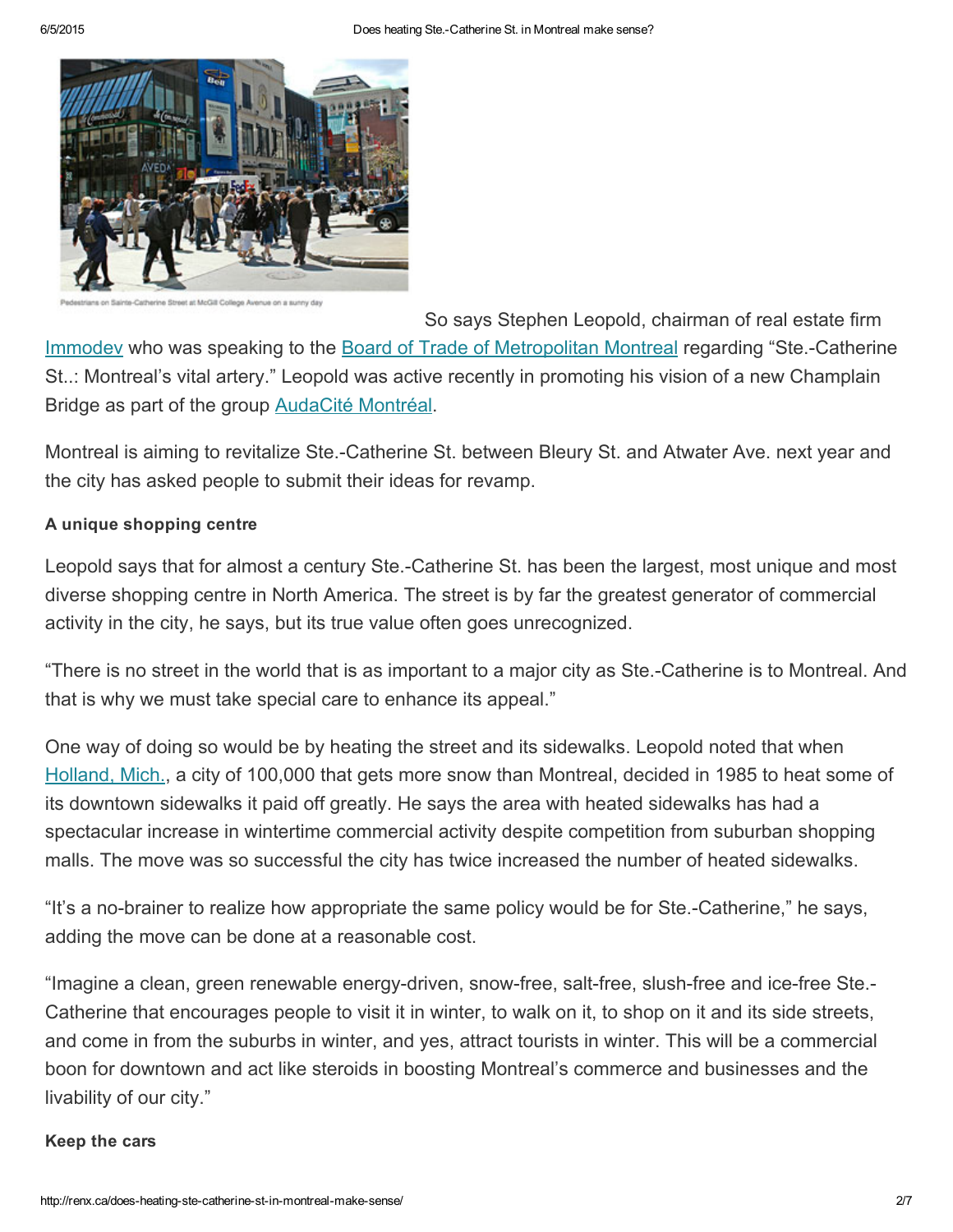Leopold also turned thumbs-down on the prospect of turning the street into a pedestrian thoroughfare. "Ste.Catherine needs cars. Have we not learned our lesson from the abysmal failure of Prince Arthur St. (a pedestrian street that has fallen on tough times)?"

If Montreal doesn't want to make it easy for people to use their cars downtown, they will move elsewhere such as to off-island mega-commercial centres that have already taken a chunk of downtown business. "The war on cars has not worked to our downtown's benefit and it will not work."

Instead, Leopold suggested every new parking meter on the street should be twinned with an electric car charger as electric cars will soon become the norm. "The electric car recharging network that we are already building in Quebec is irreversible and the incremental cost to adding chargers to Ste. Catherine's new parking meters would be miniscule."

Aside from attracting tourists and locals, such moves will bring green-seeking businesses, start-ups, tech companies and traditional businesses that want to work in a green environment with extraordinary shopping and dining, he says. That will lead to more real estate taxes for the city's coffers.

### Things to consider

Leopold suggested a number of measures that can be taken while construction work is being done in order to avoid the damages that were done to business on other streets that were overhauled, like St. Laurent Blvd. These include:

 Analyzing how New York City is building a subway line on Second Avenue which allows traffic to circulate 24 hours a day;

 Eliminating disruptions during construction by working 24 hours a day and covering the street with steel platforms that allow car and pedestrian traffic to flow freely;

 Adding massive amounts of lighting to the street at night during construction. "Make it safe and inviting. If we don't institute these lighting measures during construction, we will be responsible for creating a dangerous criminal breeding ground on a street that has already become far less safe at night than it used to be" ;

 Adding hundreds of high definition facial recognition cameras and advertise the fact. "Let everyone know Ste.-Catherine is as safe as any street in the world, whether it's 3 o'clock in the afternoon or 3 o'clock in the morning."

Leopold says Boston, New York and Washington, D.C., were all in the economic dumps at some point in the last 50 years but are now succeeding and Montreal can do the same.

With a new Turcot Interchange and Champlain Bridge, an overhaul of the Bonaventure Expressway and two new superhospitals on the way, Montreal is rebuilding the limbs of its body. But "the real DNA of Montreal, is Ste.Catherine. Let's create a street that we can walk on, shop on and go to nightclubs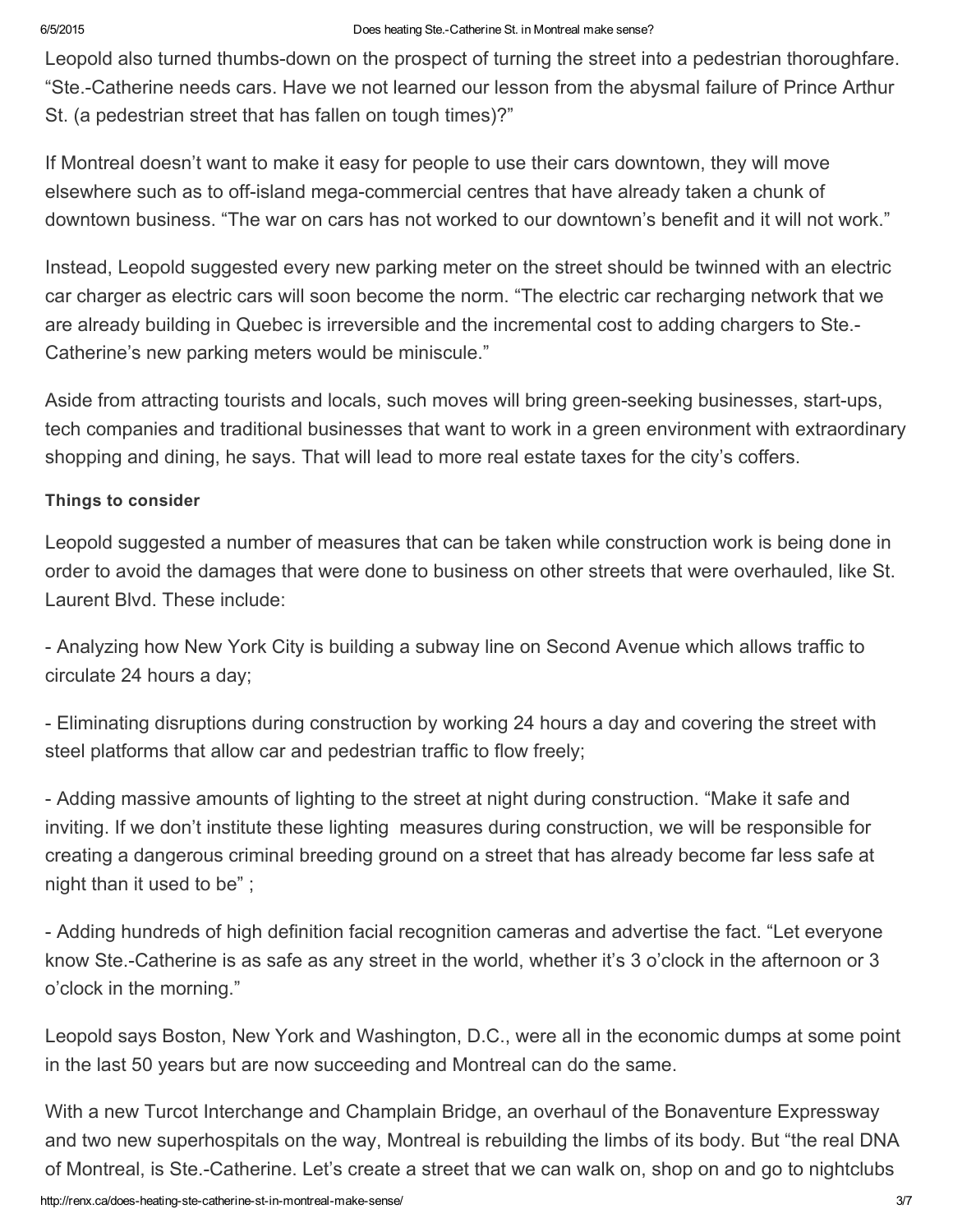and restaurants safely 365 days and nights a year."

```
Recommend \leq 35
```
[Tweet](https://twitter.com/intent/tweet?original_referer=http%3A%2F%2Frenx.ca%2Fdoes-heating-ste-catherine-st-in-montreal-make-sense%2F&text=Does%20heating%20Montreal%E2%80%99s%20Ste.-Catherine%20St.%20make%20sense%3F%20&tw_p=tweetbutton&url=http%3A%2F%2Frenx.ca%2Fdoes-heating-ste-catherine-st-in-montreal-make-sense%2F&via=RENXca)  $\langle 23 \vert$  $\langle 23 \vert$  $\langle 23 \vert$  16

## Tags: [featured](http://renx.ca/tag/featured/)

Read more from: [Commercial](http://renx.ca/category/commercial/), [Property](http://renx.ca/category/property-biz/) Biz Canada

| 0 Comments         | <b>RENX.ca</b>       | $1$ Login $\sim$    |
|--------------------|----------------------|---------------------|
| Recommend LA Share |                      | Sort by Best $\sim$ |
|                    | Start the discussion |                     |

Be the first to comment.

ALSO ON RENX.CA

### [Millennials:](http://disq.us/url?url=http%3A%2F%2Frenx.ca%2Fmillennial-generation-integrating-technology-living-spaces%2F%3Au_ZJZv9mvOMnL1BJ-sOYUR7_XAw&imp=38biamf2v3lc6f&prev_imp&forum_id=3216579&forum=renx&thread_id=3585162618&major_version=metadata&thread=3626390769&zone=thread&area=discovery) It's all about integrating technology with living spaces

1 comment • 2 months ago



#### economic choice (with a pat on the back for Canadian REITs and REOCs - Fourth-quarter 2014 summary report

1 comment • 2 months ago



Dave Zirnhelt - Very handy! Thanks for making the effort to keep this [updated.](http://disq.us/url?url=http%3A%2F%2Frenx.ca%2Fcanadian-reits-reocs-fourth-quarter-2014-summary-report%2F%3ATfY0gWt9N2WgUqxuNvmUKlSDsyI&imp=38biamf2v3lc6f&prev_imp&forum_id=3216579&forum=renx&thread_id=3585162618&major_version=metadata&thread=3683842106&zone=thread&area=discovery)

 $\nabla$ add [Disqus](https://disqus.com/websites/?utm_source=renx&utm_medium=Disqus-Footer) to your site  $\nabla$ 

WHAT'S THIS?

## The classic mall may not be dead, but it [definitely](http://disq.us/url?url=http%3A%2F%2Frenx.ca%2Fthe-classic-mall-may-not-be-dead-but-it-definitely-needs-a-new-lease-on-life%2F%3AmvzwLM2-gY9Y0Au6PN7_u3GJex0&imp=38biamf2v3lc6f&prev_imp&forum_id=3216579&forum=renx&thread_id=3585162618&major_version=metadata&thread=3224163746&zone=thread&area=discovery) needs a new lease on life

1 comment • 7 months ago



99th Packers — Very useful [information.](http://disq.us/url?url=http%3A%2F%2Frenx.ca%2Fthe-classic-mall-may-not-be-dead-but-it-definitely-needs-a-new-lease-on-life%2F%3AmvzwLM2-gY9Y0Au6PN7_u3GJex0&imp=38biamf2v3lc6f&prev_imp&forum_id=3216579&forum=renx&thread_id=3585162618&major_version=metadata&thread=3224163746&zone=thread&area=discovery) Thank you for sharing it. Thanks 99th.in

## Home [inspectors](http://disq.us/url?url=http%3A%2F%2Frenx.ca%2Fcsa-home-inspection-standard-challenged-by-cahpi%2F%3AQQmnzBwSuH-VwcJoz3ms-gdyl8E&imp=38biamf2v3lc6f&prev_imp&forum_id=3216579&forum=renx&thread_id=3585162618&major_version=metadata&thread=3239851038&zone=thread&area=discovery) have issues with proposed CSA standard

5 comments • 7 months ago



steve panting - In Salgado v. Toth, 2009 BCSC 1515 the judge stated [35] " ....that the (home inspection) Standards are only [guidelines...."](http://disq.us/url?url=http%3A%2F%2Frenx.ca%2Fcsa-home-inspection-standard-challenged-by-cahpi%2F%3AQQmnzBwSuH-VwcJoz3ms-gdyl8E&imp=38biamf2v3lc6f&prev_imp&forum_id=3216579&forum=renx&thread_id=3585162618&major_version=metadata&thread=3239851038&zone=thread&area=discovery)



### About the [Author](http://renx.ca/?author=1352) (**Author Profile**)

Other articles from

• Three pivotal [moments](http://renx.ca/cominar-reit/) defined Cominar REIT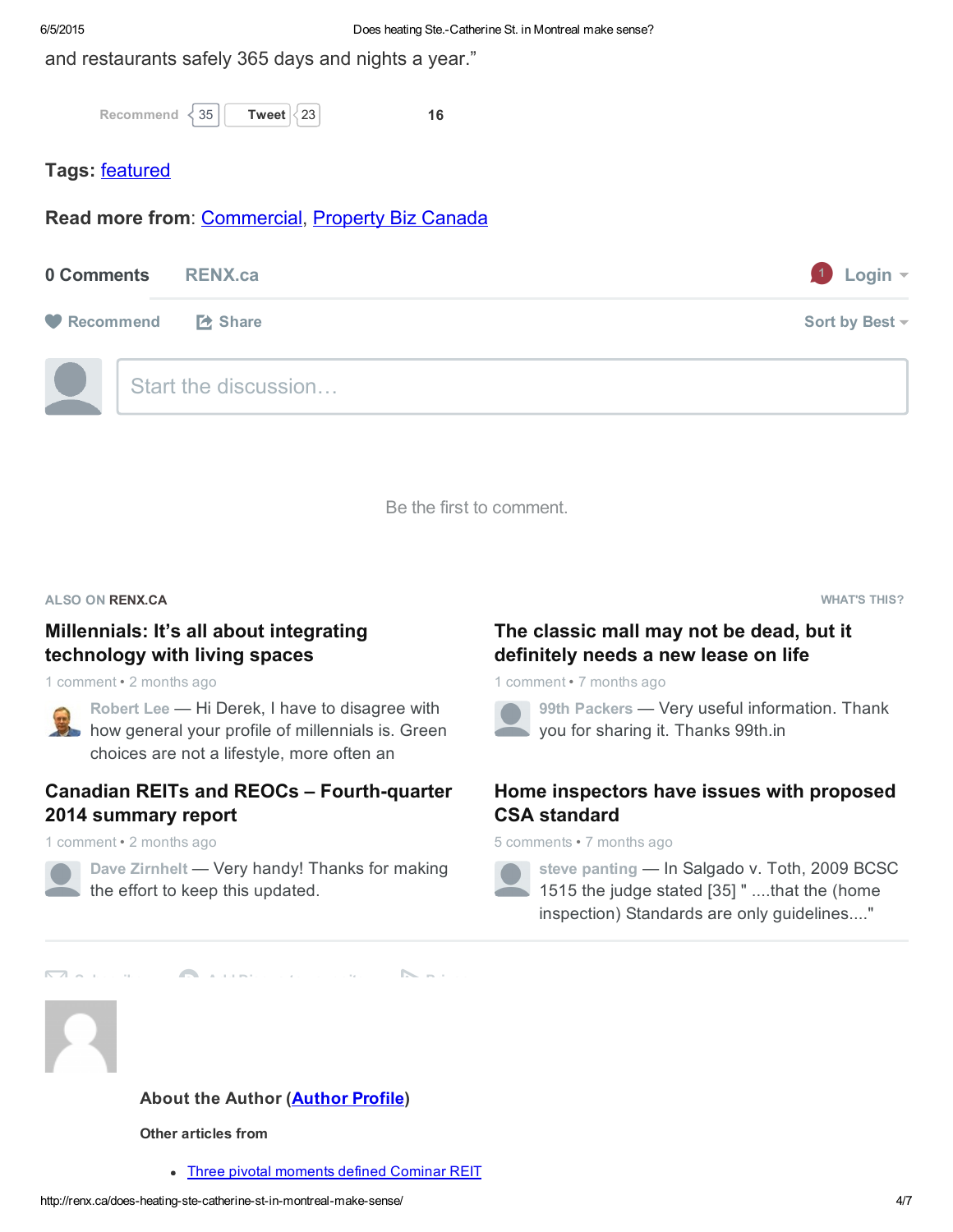- Unique Quebec real estate fund [becomes](http://renx.ca/ftq-real-estate-fund-in-quebec-becomes-major-player/) major player
- [Leopold's](http://renx.ca/leopold/) plan to 'shake up' Montreal CRE at Immodev
- Massive multi-condo industrial project breaks ground in Laval

#### Recent Newsletters

Fortress turns [struggling](http://renx.ca/newsletter/property-biz-canada-news-june-4-2015/) project into winner **[Property](http://renx.ca/category/property-biz/) Biz Canada** 2015-06-04 CPPIB enters second [Spanish](http://renx.ca/newsletter/commercial-real-estate-news-june-3-2015/) joint venture **[Commercial](http://renx.ca/category/commercial/)** 2015-06-03 CMHC insuring only half of new [mortgages](http://renx.ca/newsletter/residential-real-estate-news-june-2-2015/) **[Residential](http://renx.ca/category/residential/)** 2015-06-02 [Temple](http://renx.ca/newsletter/commercial-real-estate-news-june-1-2015/) Hotels under attack **[Commercial](http://renx.ca/category/commercial/)** 2015-06-01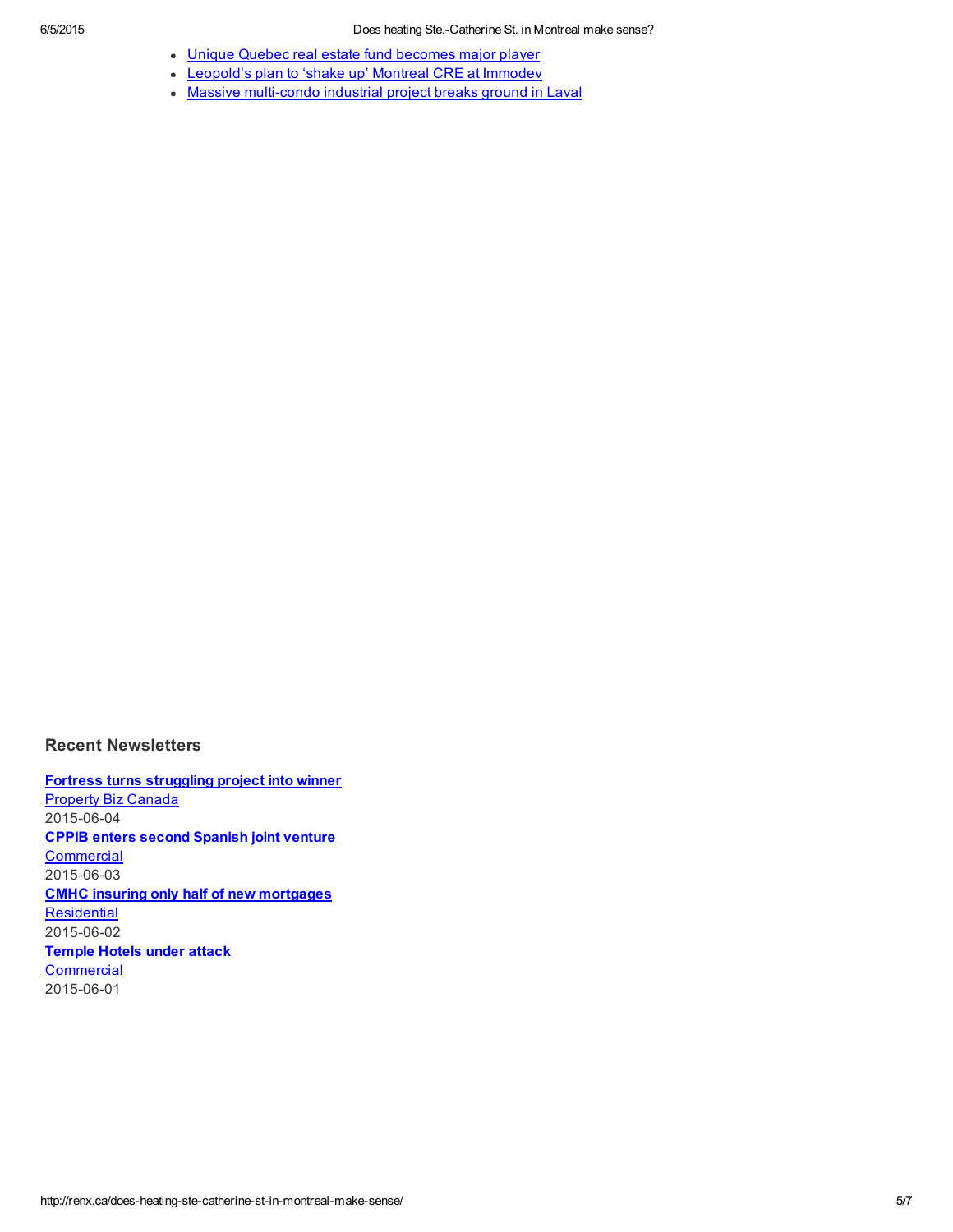#### Industry Events

[Atlantic](http://www.realestateforums.com/atlanticref/en/index.php) Real Estate Forum **[Commercial](http://renx.ca/category/commercial/)** 2015-06-09 Land and [Development](http://realestateforums.com/landconference/en/index.php) Conference **[Commercial](http://renx.ca/category/commercial/)** 2015-06-16 **Montreal Real Estate Leasing [Conference](http://www.realestateforums.com/montrealrel/en/index.php) [Commercial](http://renx.ca/category/commercial/)** 2015-10-15 1970-01-01



The Real Estate News Exchange (RENX) is an online service that provides news, information and commentary about the Canadian

### Quick Links

- [Property](http://renx.ca/category/property-biz/) Biz
- [Commercial](http://renx.ca/category/commercial/)
- [Residential](http://renx.ca/category/residential/)
- [Green](http://renx.ca/category/green/)
- RENX [Events](http://renx.ca/renx-events/)
- Featured [Columns](http://renx.ca/featured-columnists/)

## **[Contact](http://renx.ca/contact-us/) Us**

 $\bullet$ 

 $\bullet$